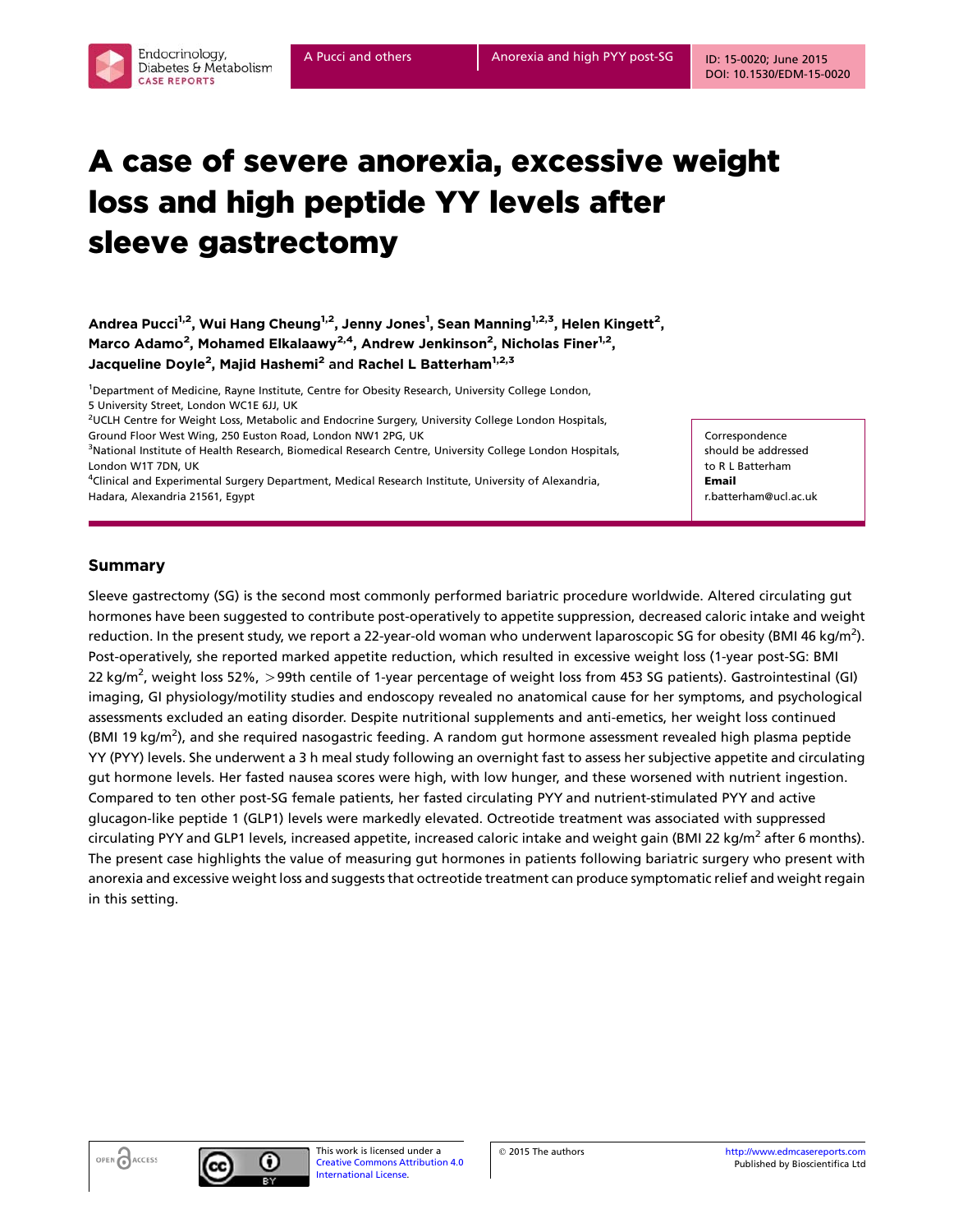

## Learning points:

- † Roux-en-Y gastric bypass and SG produce marked sustained weight reduction. However, there is a marked individual variability in this reduction, and post-operative weight loss follows a normal distribution with extremes of 'good' and 'poor' response.
- † Profound anorexia and excessive weight loss post-SG may be associated with markedly elevated circulating fasted PYY and post-meal PYY and GLP1 levels.
- † Octreotide treatment can produce symptomatic relief and weight regain for post-SG patients that have an extreme anorectic and weight loss response.
- The present case highlights the value of measuring circulating gut hormone levels in patients with post-operative anorexia and extreme weight loss.

# Background

Bariatric surgery is the most effective treatment for severe obesity; it produces marked sustained weight loss, reduced obesity-associated co-morbidities [\(1\)](#page-4-0) and decreased mortality [\(2\).](#page-4-0) Roux-en-Y gastric bypass (RYGB) and sleeve gastrectomy (SG), the most common procedures that are undertaken globally  $(3)$ , are known to reduce appetite and decrease caloric intake. The mechanisms that mediate these changes remain to be clarified [\(4\)](#page-4-0). However, postoperative changes in circulating gut hormones, in particular, the anorectic hormones peptide YY (PYY) and glucagon-like peptide 1 (GLP1) and the orexigenic hormone ghrelin, have been suggested to play causal roles [\(5\)](#page-4-0). Weight loss after RYGB and SG follows a normal distribution [\(6\)](#page-4-0), with 'good responders' and 'poor responders' exhibiting differential appetite and gut hormone profiles [\(7\) \(8\)](#page-4-0).

### Case presentation

A 22-year-old woman underwent an uneventful laparoscopic SG for severe obesity (weight 135 kg, BMI  $46~\mathrm{kg/m^2}$ ). Her initial post-operative course was unremarkable, except she reported marked loss of appetite. One-year post-SG, she reported continued anorexia, her weight had decreased to 64.6 kg, and her BMI had decreased to 22 kg/m<sup>2</sup>; this represented a 52% body weight loss, which is at the extreme end of the normal distribution of 1-year post-operative percentage of weight loss for SG patients ( $n=453$ ) in our bariatric unit (Fig. 1). She did not suffer from flushing or diarrhoea. She was commenced on anti-emetics and received increased dietetic support, including advice on high-energy oral supplements.

However, her weight loss continued, and she developed continuous profound nausea with occasional vomiting.

## Investigation

The patient underwent computed tomography (CT) imaging of her abdomen and pelvis, barium swallow and follow-through, oesophageal–gastro-duodenoscopy, oesophageal motility analysis and pH studies, all of which were normal. Psychological assessments excluded an eating disorder. Her symptoms worsened, her weight decreased to 55.8 kg, her BMI decreased to 19.5 kg/m<sup>2</sup> and she required in-patient management with nasogastric feeding. A random gut hormone assessment revealed high circulating PYY levels (1200 pg/ml). Her fasted plasma



#### Figure 1

Histogram of the percentage of weight loss at 1-year post-surgery for all of the sleeve gastrectomies performed by our bariatric unit ( $n=453$ ). The vertical line at the extreme end of the normal distribution shows the percentage of weight loss of the case that represented a 52% body weight loss.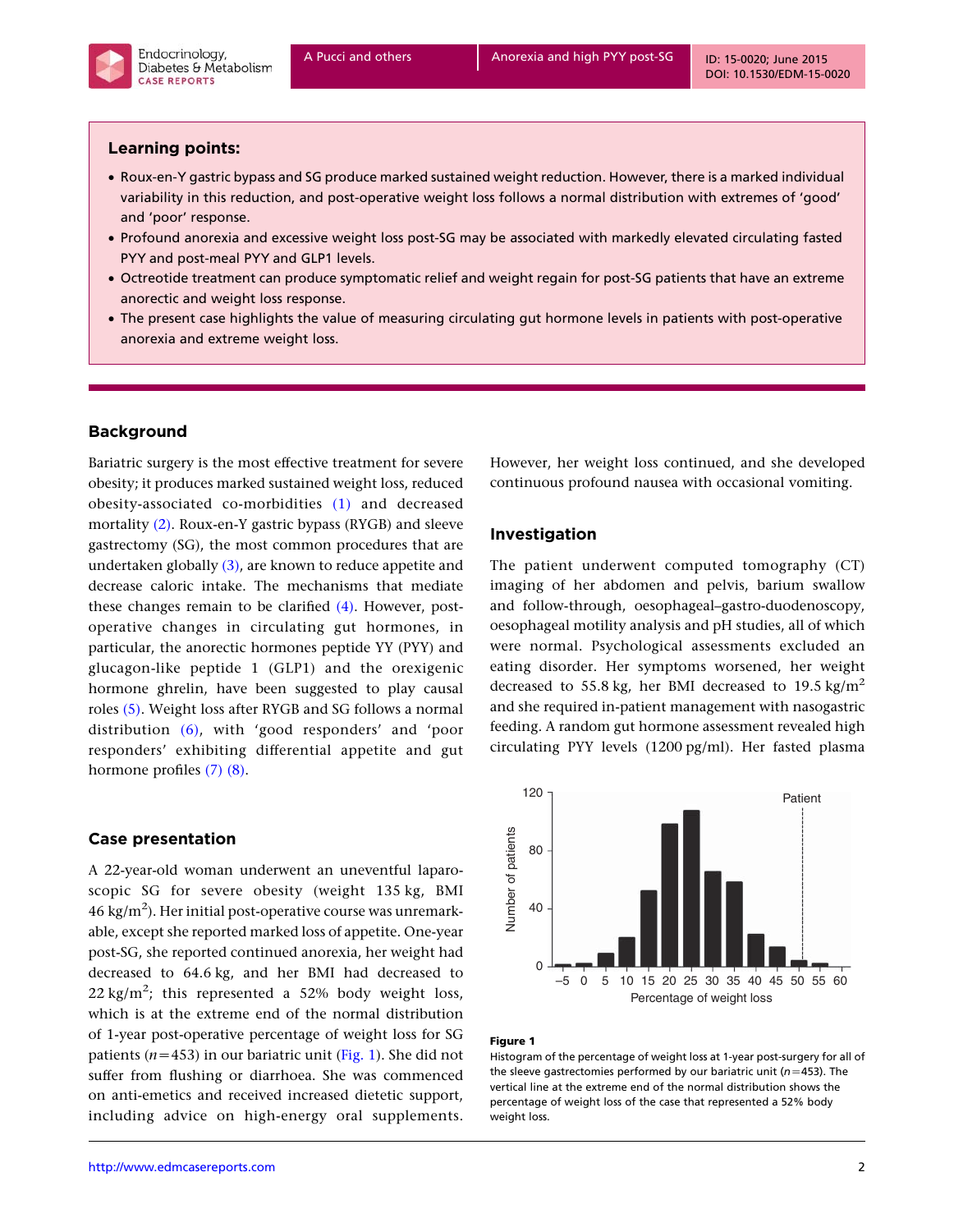

chromogranin A and 5-hydroxy-indoleacetic acid (5HIAA) levels were normal (chromogranin A 51 ng/ml (upper limit of normal 100 ng/ml) and 5HIAA  $\lt$  4 ng/ml (upper limit of normal 13.4 ng/ml)) $(9)$ . A 3 h liquid meal study (2 kcal/ml, ResourcePlus Nestle, Nestle Nutrition, Croydon, UK) after an overnight 12 h fast was undertaken to assess her subjective appetite and circulating PYY, GLP1 and ghrelin responses. Because of nausea, she was only able to tolerate 100 ml instead of our standard meal of 250 ml. Blood samples and appetite visual analogue scales (VASs) were taken pre-meal and then at 15, 30, 60, 90, 120, 150 and 180 min post-meal. In order to preserve the integrity of labile gut hormone, appropriate preservatives/inhibitors were added and blood was processed according to our published protocols [\(10\)](#page-4-0). She was commenced on octreotide, a somatostatin analogue,  $100 \mu$ g subcutaneously three times a day, which resulted in an immediate appetite improvement and nausea resolution. The 100 ml meal study was repeated after 14 days of octreotide treatment. Our patient's gut hormone results were compared to those obtained from ten female patients 3 months post-SG (control post-SG group) who underwent a 250 ml liquid meal study. All of the patients gave written informed consent.

Plasma total PYY, active GLP1, acyl-ghrelin, total ghrelin and insulin were assayed in duplicate by commercially available ELISAs (Millipore, Watford, UK), and plasma glucose was measured by a Yellow Springs Instrument glucose analyser (Yellow Springs, OH, USA). At the start of her baseline study, despite a 12 h fast, she reported high nausea and low hunger. Meal ingestion increased her nausea and further suppressed her hunger (Fig. 2A and B). Her fasted circulating PYY levels were fivefold higher than those of control post-SG patients, and they increased further following nutrient ingestion (Fig. 2C). The PYY area under the curve (AUC) for her baseline meal was 5.5-fold greater than our control post-SG group's PYY AUC, despite our controls consuming twoand-a-half times more calories. Her fasted active GLP1 levels were comparable to those of the control post-SG patients (Fig. 2D). However, her peak active GLP1 was markedly elevated at 15 min post-meal (Fig. 2D). Despite her high nutrient-stimulated GLP1 levels, her nutrientstimulated plasma insulin levels were not unduly elevated (plasma insulin levels at 15 min post-meal: patient 31.5 pmol/l; control post-SG  $23 \pm 2.4$  pmol/l).

Both her acyl-ghrelin and total ghrelin levels were undetectable in the fasted and fed states, in contrast to the detectable levels in the control post-SG group. On octreotide treatment, her hunger increased and her nausea



#### Figure 2

Graphs of the response to the test meal (200 kcal for case and 500 kcal for control post-SG group) administered at time 0. (A) Subjective sickness score and (B) subjective hunger score (both assessed with the VAS), (C) plasma total PYY levels and (D) active GLP1 levels. Blue line and filled blue circles, case baseline meal; red line and open red squares, case treated with 100 µg octreotide three times a day; black dotted line and open triangles, ten female control post-SG patients.

resolved (Fig. 2A and B). Her circulating fasted and nutrient-stimulated PYY (Fig. 2C), active GLP1 (Fig. 2D) and insulin levels were suppressed (15 min post-meal 3.2 pmol/l). Her plasma acyl-ghrelin and total ghrelin levels remained undetectable.

### Treatment

The patient continued with  $100 \mu$ g octreotide injected subcutaneously three times a day for 4 months and was then switched to long-acting octreotide, 20 mg sandostatin LAR, administered intramuscularly every 3 weeks. During this time, her nausea and vomiting completely resolved, her appetite increased and her weight increased to 63.4 kg.

#### **Discussion**

SG, which involves removing 90% of the gastric fundus while leaving the rest of the gastrointestinal tract intact, has recently been advocated as a 'stand-alone' bariatric procedure. However, it has become apparent, at least in the short- to medium-term, that the weight loss and metabolic benefits post-SG are comparable to RYGB [\(11\).](#page-4-0) Consequently, the number of patients that underwent SG globally per annum increased from  $\approx$  25 000 in 2008 to 95 000 in 2011 [\(3\).](#page-4-0) Furthermore, research efforts have identified that mechanisms other than restriction and/or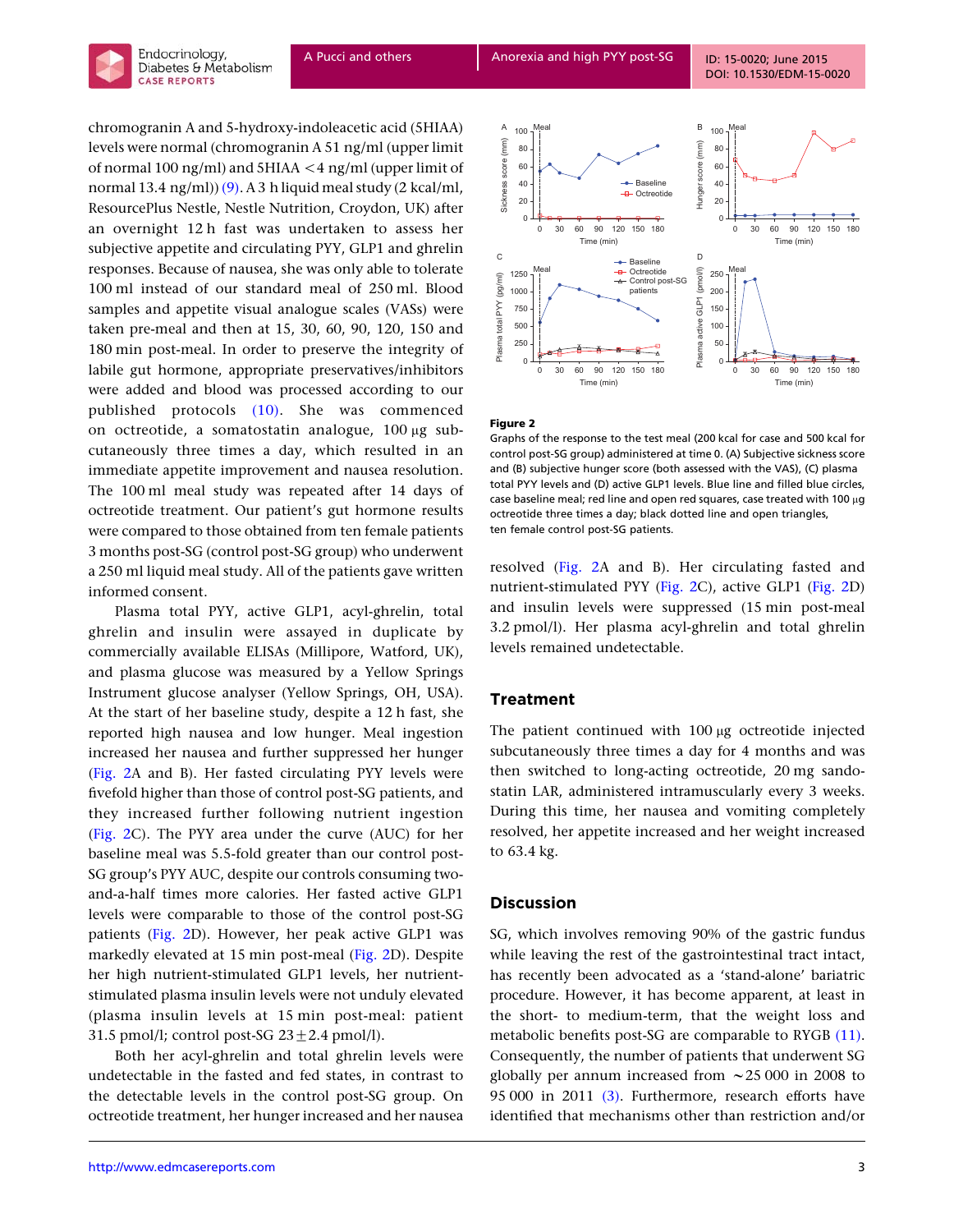

[DOI: 10.1530/EDM-15-0020](http://dx.doi.org/10.1530/EDM-15-0020)

malabsorption underlie the sustained weight-loss effects and weight-loss-independent glycaemic improvements of these two procedures [\(5\).](#page-4-0) Decreased energy intake, as a consequence of reduced hunger, altered food preferences and changes in food reward, is a key driver of the sustained weight loss that follows SG and RYGB. Post-operatively, nutrient-stimulated circulating levels of the anorectic gut hormones PYY and GLP1 are markedly increased, whereas plasma levels of the orexigenic hormone ghrelin are reduced post-SG and are lower than those seen after RYGB [\(12\)](#page-4-0). These post-operative circulating gut hormone changes have been suggested to contribute to the altered feeding behaviour  $(5)$ . We and others have reported that weight loss following SG and RYGB is variable and follows a normal distribution  $(6)$   $(13)$ . Interestingly, 'poor' and 'good' weight loss responders exhibit differential appetite and gut hormone changes post-surgery [\(7\) \(8\)](#page-4-0).

We report the first case of a patient post-SG with profound anorexia and excessive weight loss coupled with high fasted PYY levels and elevated nutrient-stimulated GLP1 and PYY levels. Unlike in our control post-SG patients, we were unable to detect either acyl-ghrelin or total ghrelin in our patient at baseline. Previously, we have shown that exogenous PYY administration suppresses circulating ghrelin levels [\(14\) \(15\)](#page-4-0), and a similar mechanism may be at work in the present case, with high endogenous PYY levels suppressing ghrelin. Our patient reported disabling nausea with occasional vomiting, symptoms that are entirely consistent with elevated PYY and GLP1 levels [\(16\) \(17\).](#page-4-0) Studies that were undertaken in 'poor' as compared to 'good' weight loss responders have suggested that variability in postoperative gut hormone responses may contribute to variable weight loss outcomes  $(7)$   $(8)$ . The present case further supports this hypothesis. However, the biological mechanisms that underlie post-operative gut hormone variability remain to be elucidated. High nutrientstimulated GLP1 levels have been suggested by some but not all researchers to contribute to post-RYGB hyperinsulinaemic hypoglycaemia [\(18\)](#page-4-0), a complication that affects  $\sim$  0.1% of patients post-RYGB [\(19\)](#page-4-0). Octreotide administration produces symptomatic relief in some of these patients [\(20\)](#page-4-0), and in others RYGB reversal has been beneficial [\(21\).](#page-4-0) However, surgical reversal is not possible following SG. Interestingly, there have been reports of resolution of post-RYGB hyperinsulinaemic hypoglycaemia that have allowed medical therapy to be discontinued [\(21\)](#page-4-0). Possible future outcomes for our patient are that her gut hormone profile could 'normalise', which would allow the withdrawal of octreotide therapy or that an increased

understanding of enteroendocrine cell biology may enable the selective targeting of her GLP1- and PYY-producing enteroendocrine L-cells. There are some limitations to the present study. We compared the case patient's nutrientstimulated gut hormone levels to those measured in a relatively small number of control patients who were 3 months post-SG. Thus, the case patient had a lower BMI and greater weight loss as compared to the control post-SG group. These differences in weight loss and interval post-SG could have impacted the circulating gut hormone levels [\(22\)](#page-4-0). In addition, the case patient could only tolerate 100 ml (200 kcal) of the liquid test meal as compared to the 250 ml (500 kcal) consumed by the control post-SG group, which makes a direct comparison difficult. However, given that nutrient-stimulated plasma GLP1 and PYY levels are proportionate to the calorie load consumed, it is likely that the matching of the caloric loads would have further increased the difference between the case patient and the control group.

### Conclusion

The present case highlights the value of measuring gut hormones in patients following SG who present with anorexia and excessive weight loss and suggests that octreotide treatment can produce symptomatic relief and weight regain for patients in this challenging clinical setting.

#### Declaration of interest

The authors declare that there is no conflict of interest that could be perceived as prejudicing the impartiality of the research reported.

#### Funding

This work was supported by the Rosetrees Trust (grant number M262-CD1).

#### Patient consent

Full informed consent was obtained from the patient before drafting the case report.

#### Author contribution statement

A Pucci, W H Cheung, S Manning, H Kingett, M Adamo, M Elkalaawy, A Jenkinson, N Finer, J Doyle, M Hashemi and R L Batterham were directly involved in the management of the patients. A Pucci, W H Cheung and S Manning undertook the meal studies. J Jones and R L Batterham undertook and analysed the hormone assays. A Pucci and R L Batterham drafted the case report. All of the authors contributed to and approved and the final draft of the report.